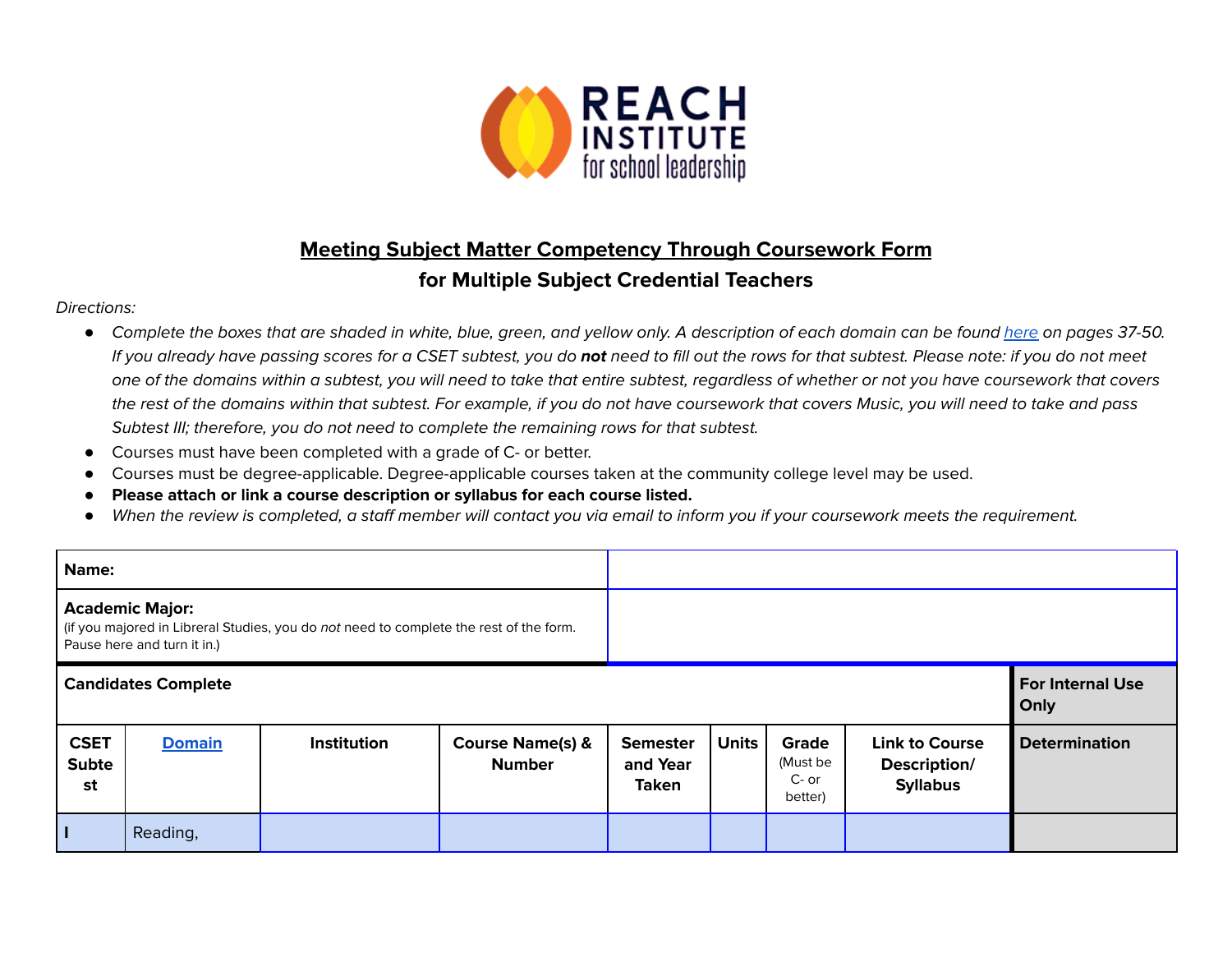|  | Language, and<br>Literature<br>Domain 1<br>(evidence of 1.1,<br>1.2, 1.3, OR 1.4                      |  |  |  |  |
|--|-------------------------------------------------------------------------------------------------------|--|--|--|--|
|  | Reading,<br>Language, and<br>Literature,<br>Domain 2<br>(evidence of 2.1,<br>2.2, 2.3, 2.4 OR<br>2.5) |  |  |  |  |
|  | Reading,<br>Language, and<br>Literature,<br>Domain 3<br>(evidence of 3.1,<br>3.2, OR 3.3)             |  |  |  |  |
|  | History and<br><b>Social Science</b><br>Domain 1<br>(evidence of 1.1<br>OR 1.2)                       |  |  |  |  |
|  | History and<br><b>Social Science</b><br>Domain 2<br>(evidence of 2.1,<br>2.2, 2.3, OR<br>2.4)         |  |  |  |  |
|  | History and<br>Social Science,<br>Domain 3<br>(evidence of 3.1,                                       |  |  |  |  |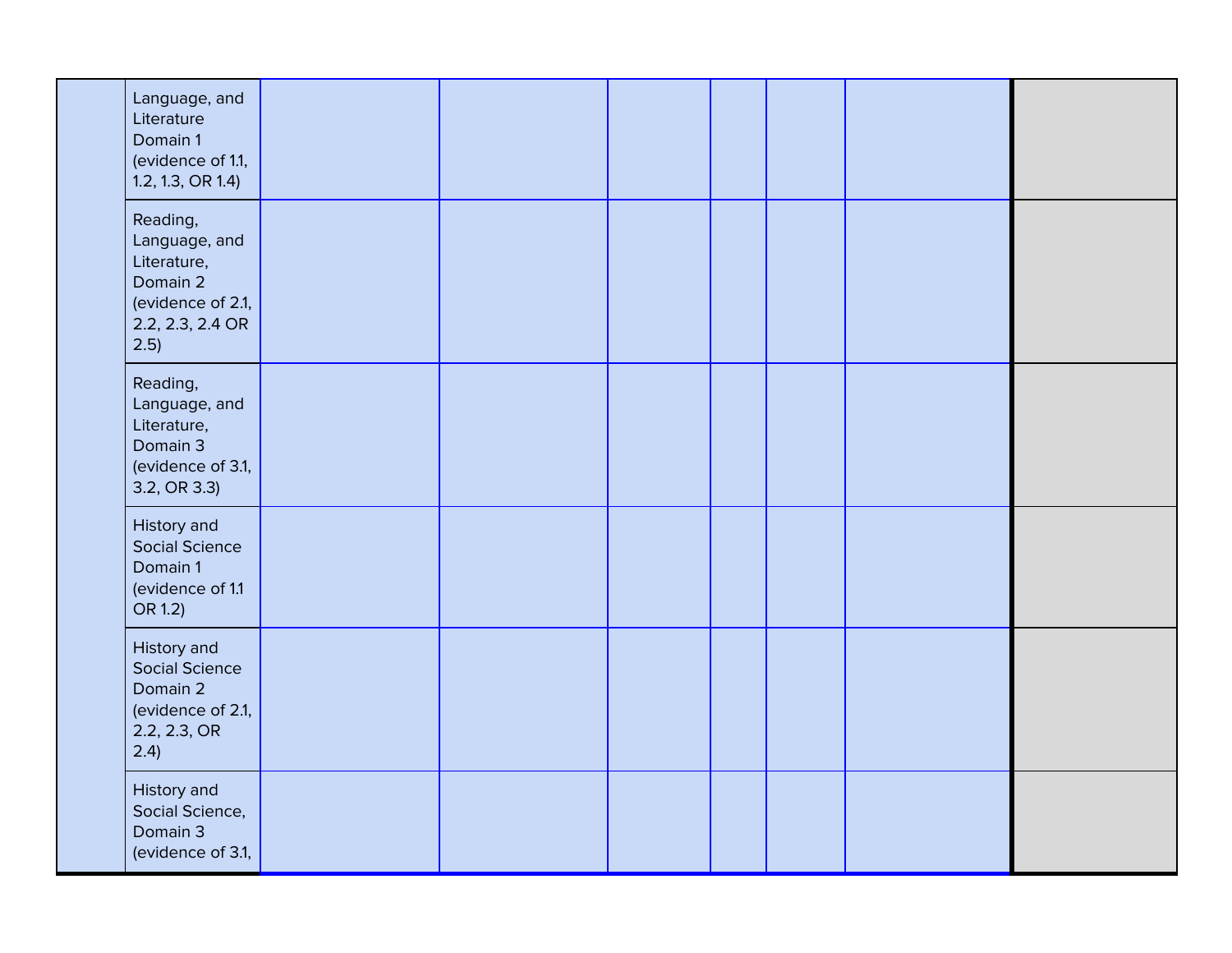|                | OR 3.2                                                           |  |  |  |  |
|----------------|------------------------------------------------------------------|--|--|--|--|
| $\,$ H         | <b>Mathematics</b><br>Domain 1<br>(evidence of 1.1<br>OR 1.2)    |  |  |  |  |
|                | <b>Mathematics</b><br>Domain 2<br>(evidence 2.1<br>OR 2.2)       |  |  |  |  |
|                | <b>Mathematics</b><br>Domain 3<br>(evidence 3.1,<br>3.2, OR 3.3) |  |  |  |  |
|                | <b>Mathematics</b><br>Domain 4<br>(evidence 4.1,<br>4.2, OR 4.3) |  |  |  |  |
|                | Science<br>Domain 1<br>(evidence of of<br>$1.1$ OR $1.2$ )       |  |  |  |  |
|                | Science<br>Domain 2<br>(evidence of 2.1,<br>2.2, OR 2.3)         |  |  |  |  |
|                | Science<br>Domain 3<br>(evidence of 3.1,<br>3.2, 3.3, OR 3.4)    |  |  |  |  |
| $\mathbf{III}$ | <b>Visual and</b><br><b>Performing Arts</b>                      |  |  |  |  |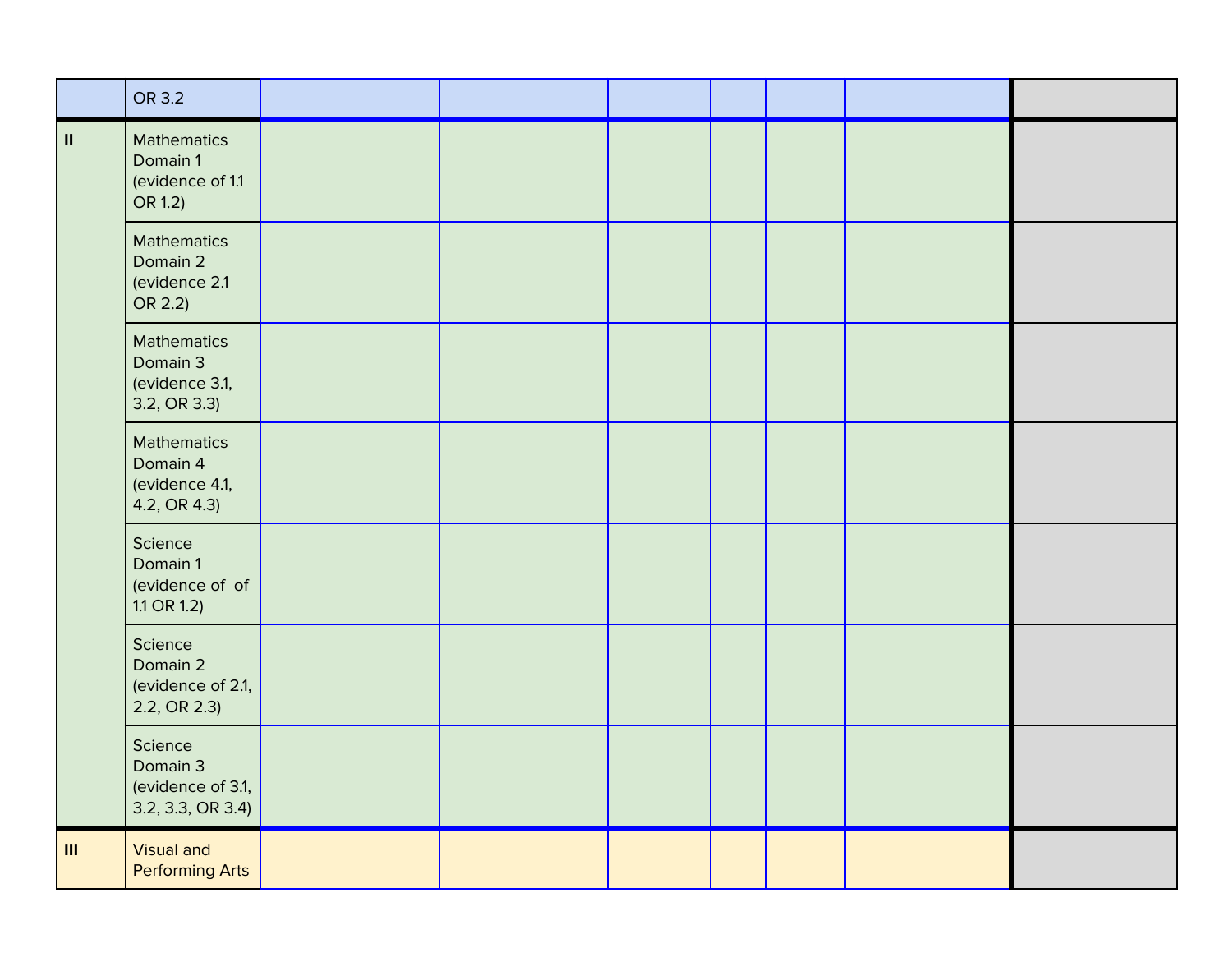|  | (evidence of<br>Domain 1,<br>Dance)                                                            |  |  |  |  |
|--|------------------------------------------------------------------------------------------------|--|--|--|--|
|  | <b>Visual and</b><br><b>Performing Arts</b><br>(evidence of<br>Domain 2,<br>Music)             |  |  |  |  |
|  | <b>Visual and</b><br><b>Performing Arts</b><br>(evidence of<br>Domain 3,<br>Theatre)           |  |  |  |  |
|  | <b>Visual and</b><br><b>Performing Arts</b><br>(evidence of<br>Domain 4,<br><b>Visual Art)</b> |  |  |  |  |
|  | Physical<br>Education<br>Domain 1<br>(evidence of of<br>1.1, 1.2, OR 1.3)                      |  |  |  |  |
|  | Physical<br>Education<br>Domain 2<br>(evidence of 2.1<br>OR 2.2)                               |  |  |  |  |
|  | Physical<br>Education<br>Domain 3<br>(evidence of 3.1<br>OR 3.2)                               |  |  |  |  |